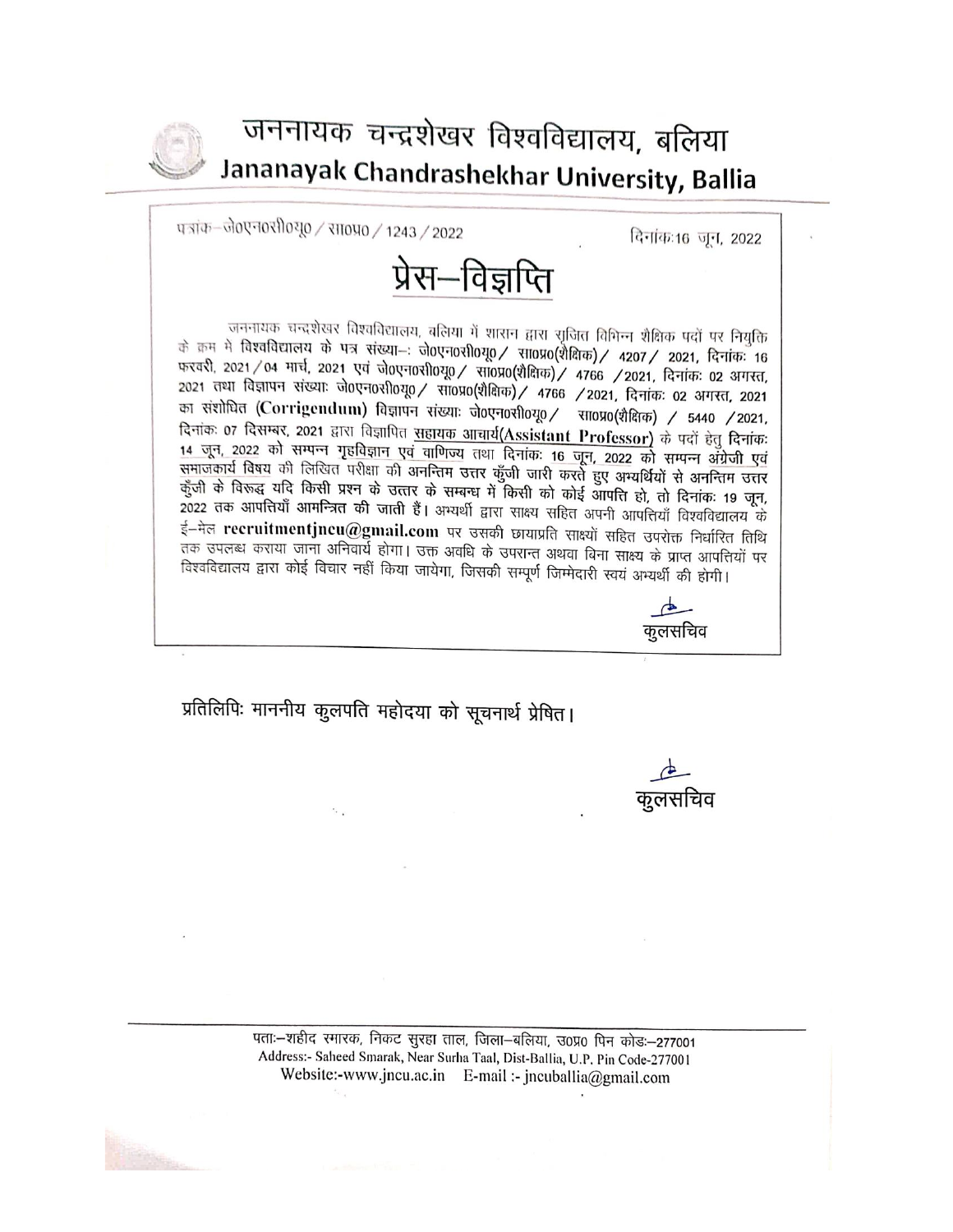|                     | ============================<br>COURSE : Commerce | <b>BOOKLET SERIES : A</b> |
|---------------------|---------------------------------------------------|---------------------------|
| QNO KEY QNO KEY     |                                                   |                           |
| $001 - B$ 026 - A   | ------------------------------------              |                           |
| $002 - D$ 027 - C   |                                                   |                           |
| $003 - B$ 028 - C   |                                                   |                           |
| $004 - C$ 029 - C   |                                                   |                           |
| $005 - C$ 030 - D   |                                                   |                           |
| $006 - A$ $031 - A$ |                                                   |                           |
| $007 - A$ 032 - B   |                                                   |                           |
| $008 - D$ 033 - B   |                                                   |                           |
| $009 - C$ 034 - D   |                                                   |                           |
| $010 - B$ 035 - C   |                                                   |                           |
| $011 - B$ 036 - A   |                                                   |                           |
| $012 - A$ 037 - C   |                                                   |                           |
| $013 - C$ 038 - B   |                                                   |                           |
| $014 - B$ 039 - A   |                                                   |                           |
| $015 - C$ 040 - B   |                                                   |                           |
| $016 - D$           |                                                   |                           |
| $017 - B$           |                                                   |                           |
| $018 - D$           |                                                   |                           |
| $019 - D$           |                                                   |                           |
| $020 - C$           |                                                   |                           |
| $021 - B$           |                                                   |                           |
| $022 - A$           |                                                   |                           |
| $023 - D$           |                                                   |                           |
| $024 - B$           |                                                   |                           |
| $025 - B$           |                                                   |                           |
|                     |                                                   |                           |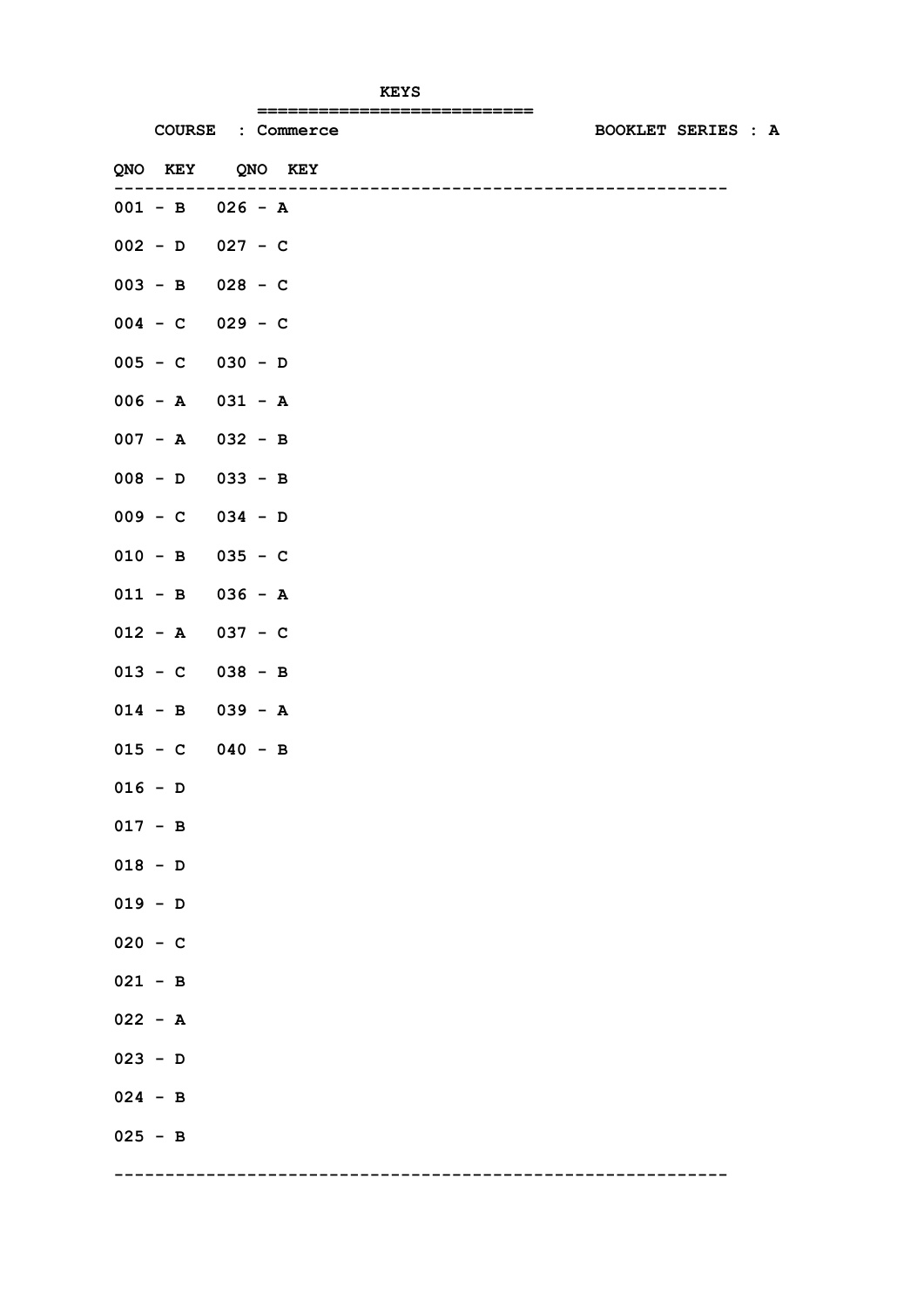|                     | =============================<br>COURSE : Commerce | <b>BOOKLET SERIES : B</b> |  |
|---------------------|----------------------------------------------------|---------------------------|--|
| QNO KEY QNO KEY     |                                                    |                           |  |
| $001 - A$ $026 - A$ |                                                    |                           |  |
| $002 - D$ 027 - D   |                                                    |                           |  |
| $003 - C$ 028 - B   |                                                    |                           |  |
| $004 - B$ 029 - B   |                                                    |                           |  |
| $005 - B$ 030 - A   |                                                    |                           |  |
| $006 - A$ $031 - C$ |                                                    |                           |  |
| $007 - C$ 032 - B   |                                                    |                           |  |
| $008 - B$ 033 - A   |                                                    |                           |  |
| $009 - C$ 034 - B   |                                                    |                           |  |
| $010 - D$ 035 - B   |                                                    |                           |  |
| $011 - C$ 036 - D   |                                                    |                           |  |
| $012 - C$ 037 - B   |                                                    |                           |  |
| $013 - C$ 038 - C   |                                                    |                           |  |
| $014 - D$ 039 - C   |                                                    |                           |  |
| $015 - A$ 040 - A   |                                                    |                           |  |
| $016 - B$           |                                                    |                           |  |
| $017 - B$           |                                                    |                           |  |
| $018 - D$           |                                                    |                           |  |
| $019 - C$           |                                                    |                           |  |
| $020 - A$           |                                                    |                           |  |
| $021 - B$           |                                                    |                           |  |
| $022 - D$           |                                                    |                           |  |
| $023 - D$           |                                                    |                           |  |
| $024 - C$           |                                                    |                           |  |
| $025 - B$           |                                                    |                           |  |
|                     |                                                    |                           |  |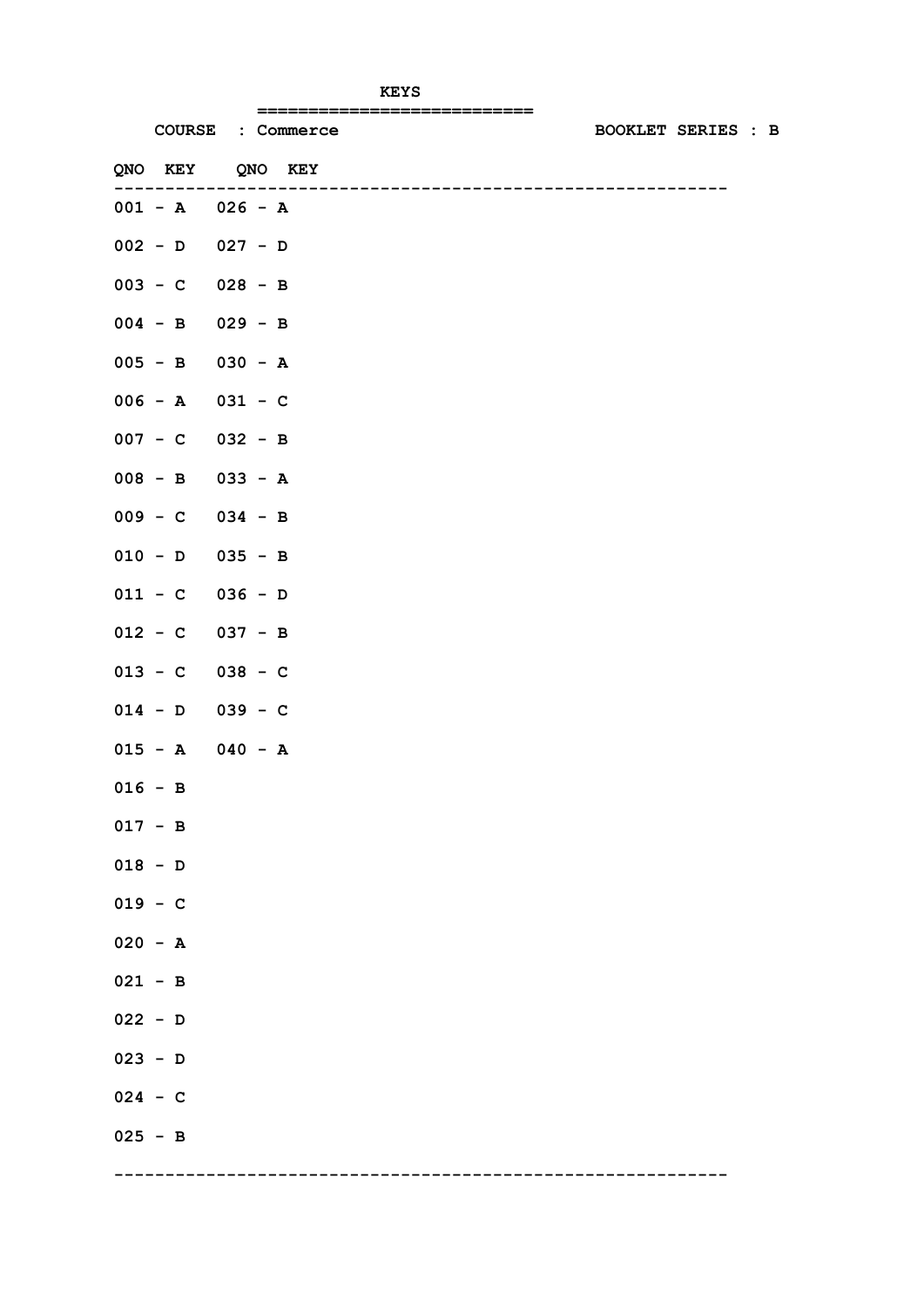|                     | ============================      |                           |
|---------------------|-----------------------------------|---------------------------|
|                     | COURSE : Commerce                 | <b>BOOKLET SERIES : C</b> |
| QNO KEY QNO KEY     | --------------------------------- |                           |
| $001 - B$ 026 - D   |                                   |                           |
| $002 - D$ 027 - B   |                                   |                           |
| $003 - D$ 028 - C   |                                   |                           |
| $004 - C$ 029 - C   |                                   |                           |
| $005 - B$ 030 - A   |                                   |                           |
| $006 - A$ $031 - C$ |                                   |                           |
| $007 - D$ 032 - C   |                                   |                           |
| $008 - B$ 033 - C   |                                   |                           |
| $009 - B$ 034 - D   |                                   |                           |
| $010 - A$ 035 - A   |                                   |                           |
| $011 - A$ 036 - B   |                                   |                           |
| $012 - D$ 037 - B   |                                   |                           |
| $013 - C$ 038 - D   |                                   |                           |
| $014 - B$ 039 - C   |                                   |                           |
| $015 - B$ 040 - A   |                                   |                           |
| $016 - A$           |                                   |                           |
| $017 - C$           |                                   |                           |
| $018 - B$           |                                   |                           |
| $019 - C$           |                                   |                           |
| $020 - D$           |                                   |                           |
| $021 - C$           |                                   |                           |
| $022 - B$           |                                   |                           |
| $023 - A$           |                                   |                           |
| $024 - B$           |                                   |                           |
| $025 - B$           |                                   |                           |
|                     |                                   |                           |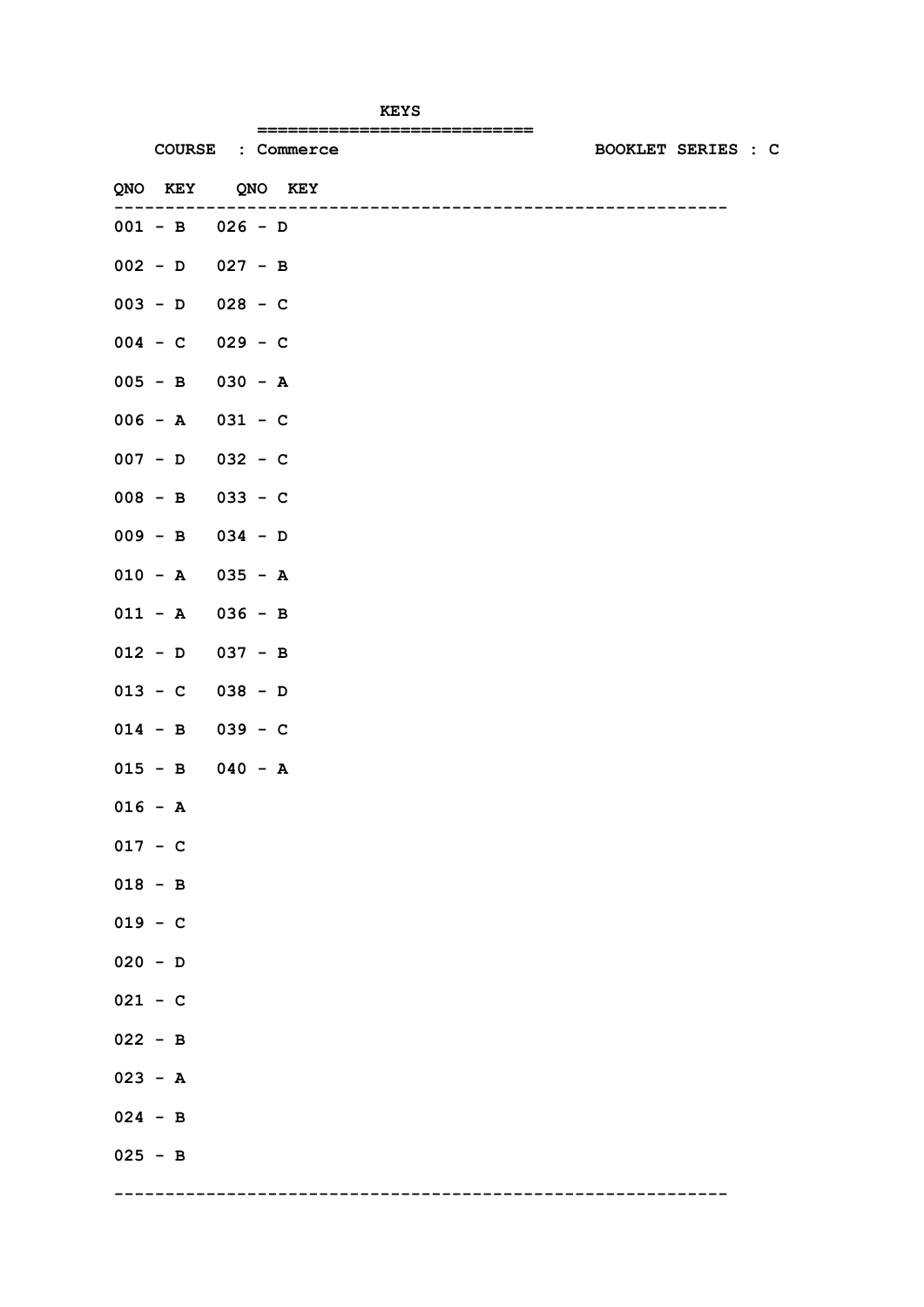|                     | =============================<br>COURSE : Commerce | <b>BOOKLET SERIES : D</b> |  |  |
|---------------------|----------------------------------------------------|---------------------------|--|--|
| QNO KEY QNO KEY     |                                                    |                           |  |  |
|                     |                                                    |                           |  |  |
| $001 - C$ $026 - A$ |                                                    |                           |  |  |
| $002 - C$ 027 - D   |                                                    |                           |  |  |
| $003 - C$ 028 - B   |                                                    |                           |  |  |
| $004 - D$ 029 - B   |                                                    |                           |  |  |
| $005 - A$ 030 - A   |                                                    |                           |  |  |
| $006 - B$ 031 - A   |                                                    |                           |  |  |
| $007 - B$ 032 - D   |                                                    |                           |  |  |
| $008 - D$ 033 - C   |                                                    |                           |  |  |
| $009 - C$ 034 - B   |                                                    |                           |  |  |
| $010 - A$ 035 - B   |                                                    |                           |  |  |
| $011 - C$ 036 - A   |                                                    |                           |  |  |
| $012 - B$ 037 - C   |                                                    |                           |  |  |
| $013 - A$ 038 - B   |                                                    |                           |  |  |
| $014 - B$ 039 - C   |                                                    |                           |  |  |
| $015 - B$ 040 - D   |                                                    |                           |  |  |
| $016 - D$           |                                                    |                           |  |  |
| $017 - B$           |                                                    |                           |  |  |
| $018 - C$           |                                                    |                           |  |  |
| $019 - C$           |                                                    |                           |  |  |
| $020 - A$           |                                                    |                           |  |  |
| $021 - B$           |                                                    |                           |  |  |
| $022 - D$           |                                                    |                           |  |  |
| $023 - D$           |                                                    |                           |  |  |
| $024 - C$           |                                                    |                           |  |  |
| $025 - B$           |                                                    |                           |  |  |
|                     |                                                    |                           |  |  |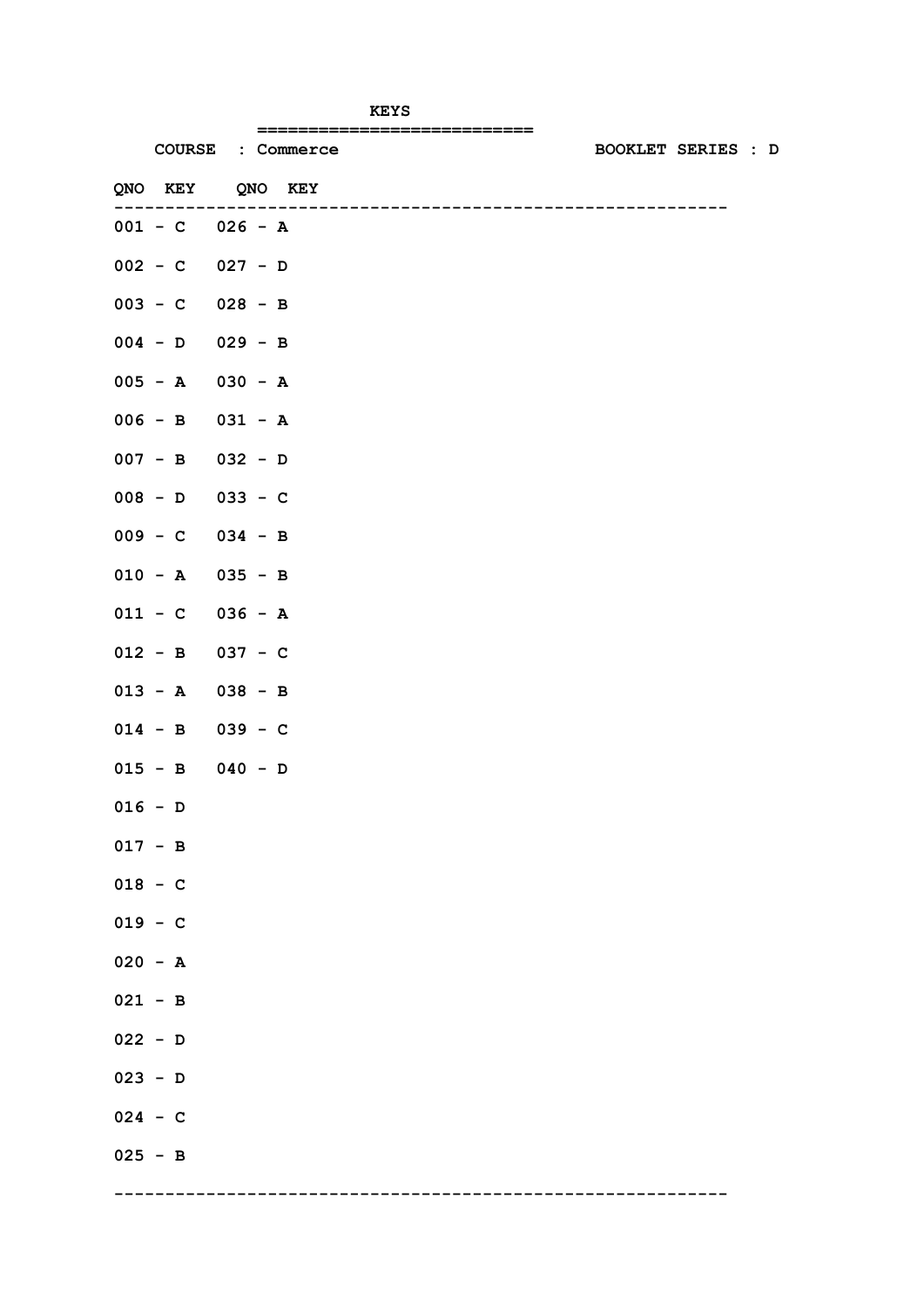|                     | ==============================    |                           |  |
|---------------------|-----------------------------------|---------------------------|--|
|                     | COURSE : English                  | <b>BOOKLET SERIES : A</b> |  |
| QNO KEY QNO KEY     | --------------------------------- |                           |  |
| $001 - C$ $026 - B$ |                                   |                           |  |
| $002 - A$ 027 - D   |                                   |                           |  |
| $003 - A$ $028 - A$ |                                   |                           |  |
| $004 - D$ 029 - B   |                                   |                           |  |
| $005 - A$ 030 - B   |                                   |                           |  |
| $006 - B$ 031 - B   |                                   |                           |  |
| $007 - A$ 032 - A   |                                   |                           |  |
| $008 - C$ 033 - B   |                                   |                           |  |
| $009 - D$ 034 - C   |                                   |                           |  |
| $010 - D$ 035 - C   |                                   |                           |  |
| $011 - C$ 036 - D   |                                   |                           |  |
| $012 - D$ 037 - C   |                                   |                           |  |
| $013 - A$ 038 - D   |                                   |                           |  |
| $014 - A$ 039 - A   |                                   |                           |  |
| $015 - C$ 040 - C   |                                   |                           |  |
| $016 - C$           |                                   |                           |  |
| $017 - D$           |                                   |                           |  |
| $018 - A$           |                                   |                           |  |
| $019 - C$           |                                   |                           |  |
| $020 - C$           |                                   |                           |  |
| $021 - D$           |                                   |                           |  |
| $022 - C$           |                                   |                           |  |
| $023 - C$           |                                   |                           |  |
| $024 - C$           |                                   |                           |  |
| $025 - B$           |                                   |                           |  |
|                     |                                   |                           |  |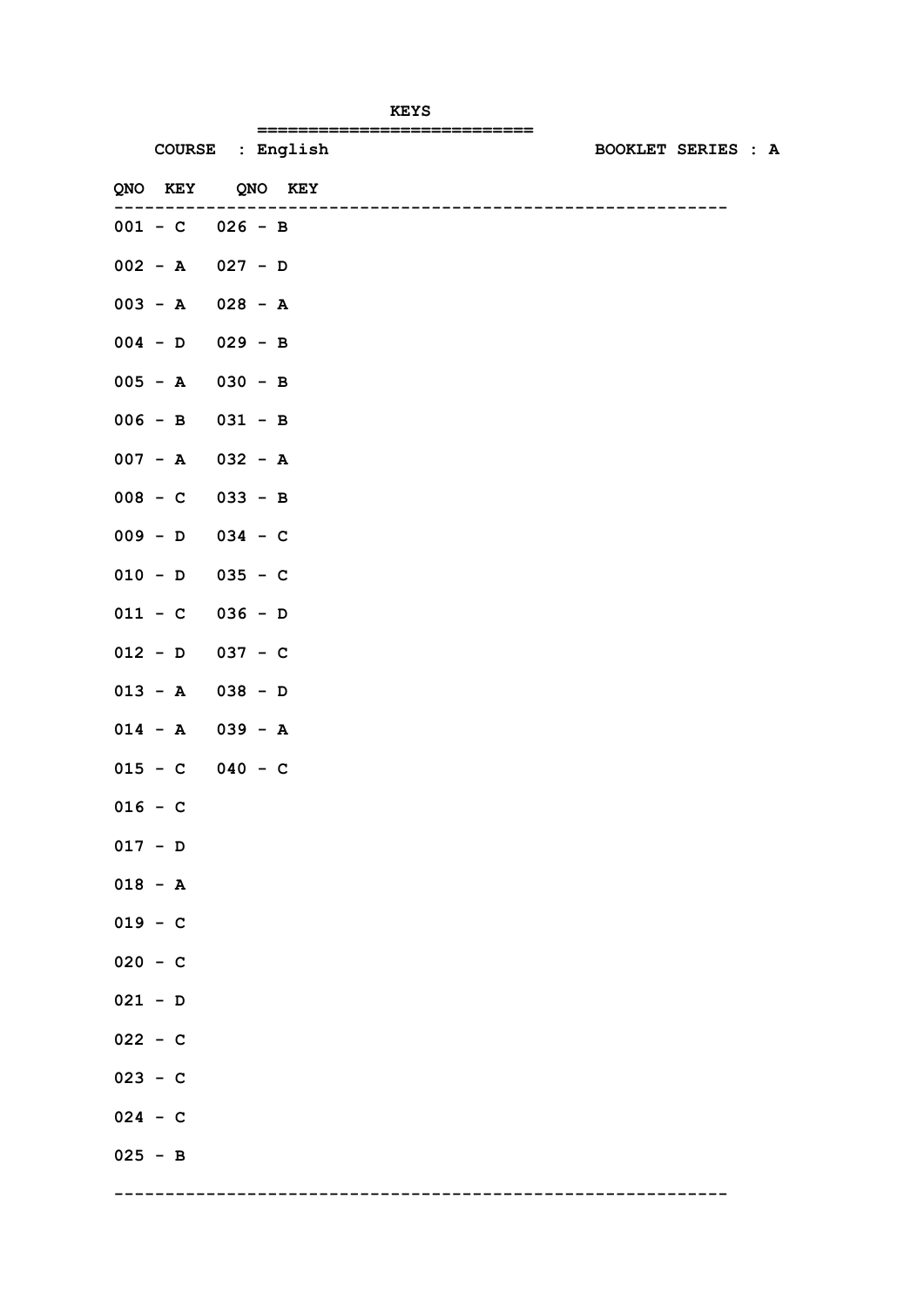|                     | =============================     |                           |  |  |
|---------------------|-----------------------------------|---------------------------|--|--|
|                     | COURSE : English                  | <b>BOOKLET SERIES : B</b> |  |  |
| QNO KEY QNO KEY     |                                   |                           |  |  |
| $001 - A$ $026 - C$ | --------------------------------- |                           |  |  |
| $002 - C$ 027 - C   |                                   |                           |  |  |
| $003 - D$ 028 - C   |                                   |                           |  |  |
| $004 - D$ 029 - B   |                                   |                           |  |  |
| $005 - C$ 030 - B   |                                   |                           |  |  |
| $006 - D$ $031 - C$ |                                   |                           |  |  |
| $007 - A$ 032 - D   |                                   |                           |  |  |
| $008 - A$ 033 - A   |                                   |                           |  |  |
| $009 - C$ 034 - C   |                                   |                           |  |  |
| $010 - C$ 035 - C   |                                   |                           |  |  |
| $011 - D$ 036 - A   |                                   |                           |  |  |
| $012 - A$ 037 - A   |                                   |                           |  |  |
| $013 - B$ 038 - D   |                                   |                           |  |  |
| $014 - B$ 039 - A   |                                   |                           |  |  |
| $015 - B$ 040 - B   |                                   |                           |  |  |
| $016 - A$           |                                   |                           |  |  |
| $017 - B$           |                                   |                           |  |  |
| $018 - C$           |                                   |                           |  |  |
| $019 - C$           |                                   |                           |  |  |
| $020 - D$           |                                   |                           |  |  |
| $021 - D$           |                                   |                           |  |  |
| $022 - A$           |                                   |                           |  |  |
| $023 - C$           |                                   |                           |  |  |
| $024 - C$           |                                   |                           |  |  |
| $025 - D$           |                                   |                           |  |  |
|                     |                                   |                           |  |  |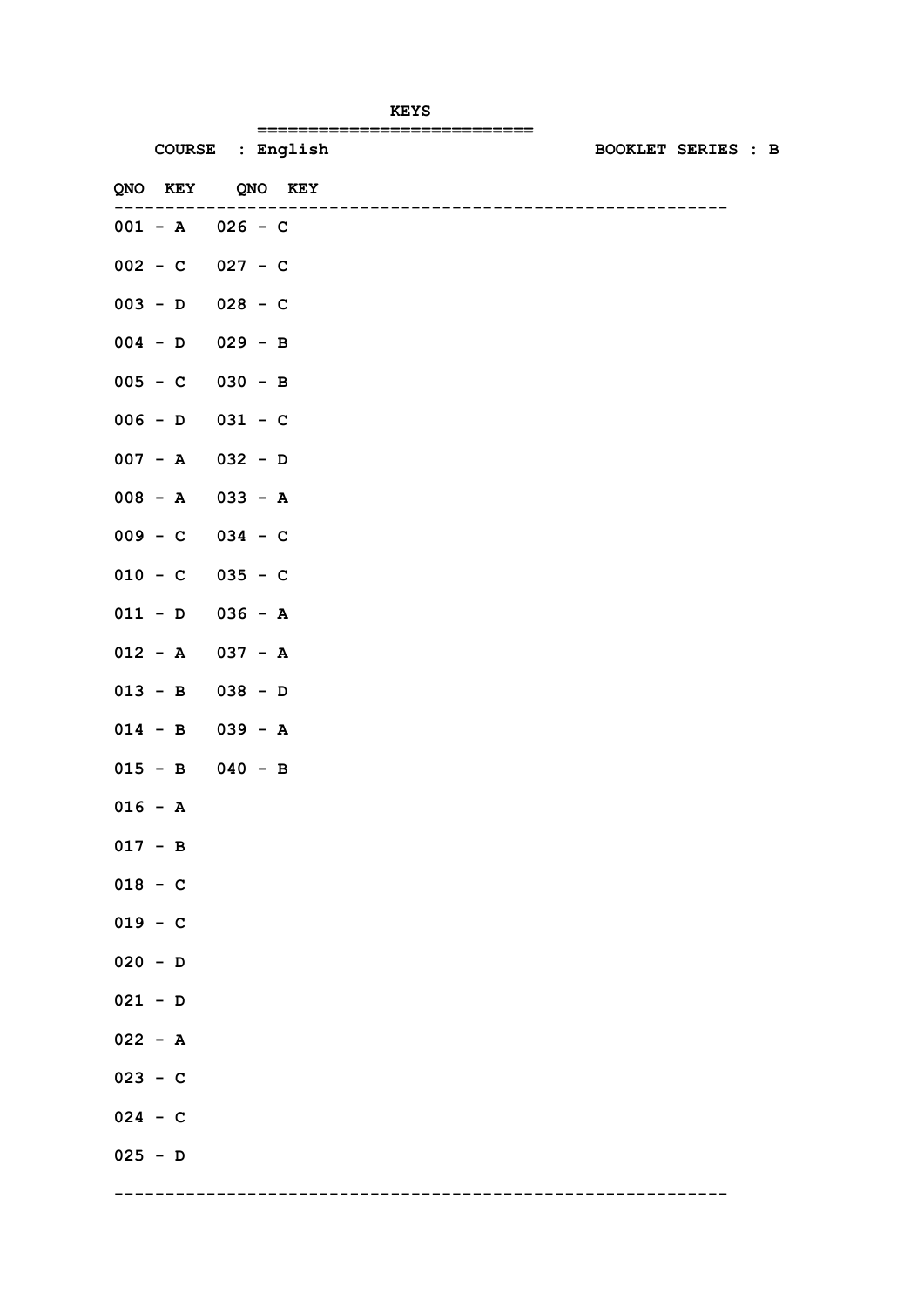|                     | =============================     |                           |  |  |
|---------------------|-----------------------------------|---------------------------|--|--|
| COURSE : English    |                                   | <b>BOOKLET SERIES : C</b> |  |  |
| QNO KEY QNO KEY     | _________________________________ |                           |  |  |
| $001 - D$ 026 - A   |                                   |                           |  |  |
| $002 - A$ 027 - A   |                                   |                           |  |  |
| $003 - C$ 028 - D   |                                   |                           |  |  |
| $004 - C$ 029 - A   |                                   |                           |  |  |
| $005 - D$ 030 - B   |                                   |                           |  |  |
| $006 - C$ $031 - D$ |                                   |                           |  |  |
| $007 - C$ 032 - A   |                                   |                           |  |  |
| $008 - C$ 033 - B   |                                   |                           |  |  |
| $009 - B$ 034 - B   |                                   |                           |  |  |
| $010 - B$ 035 - B   |                                   |                           |  |  |
| $011 - A$ 036 - A   |                                   |                           |  |  |
| $012 - C$ 037 - B   |                                   |                           |  |  |
| $013 - D$ 038 - C   |                                   |                           |  |  |
| $014 - D$ 039 - C   |                                   |                           |  |  |
| $015 - C$ 040 - D   |                                   |                           |  |  |
| $016 - D$           |                                   |                           |  |  |
| $017 - A$           |                                   |                           |  |  |
| $018 - A$           |                                   |                           |  |  |
| $019 - C$           |                                   |                           |  |  |
| $020 - C$           |                                   |                           |  |  |
| $021 - C$           |                                   |                           |  |  |
| $022 - D$           |                                   |                           |  |  |
| $023 - A$           |                                   |                           |  |  |
| $024 - C$           |                                   |                           |  |  |
| $025 - C$           |                                   |                           |  |  |
|                     |                                   |                           |  |  |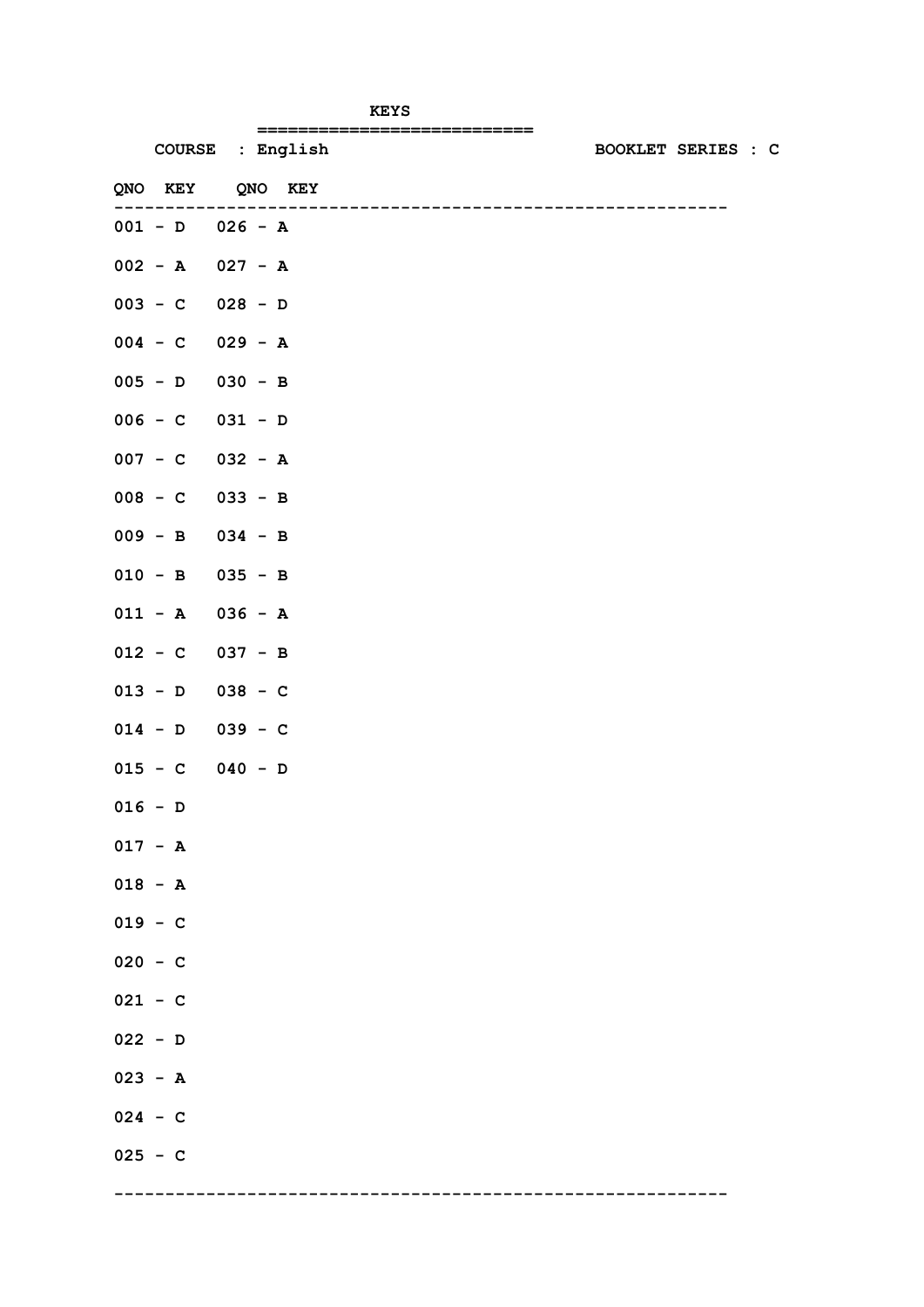|                     | ==============================       |                           |  |  |
|---------------------|--------------------------------------|---------------------------|--|--|
| COURSE : English    |                                      | <b>BOOKLET SERIES : D</b> |  |  |
| QNO KEY QNO KEY     | ------------------------------------ |                           |  |  |
| $001 - D$ 026 - C   |                                      |                           |  |  |
| $002 - A$ 027 - C   |                                      |                           |  |  |
| $003 - B$ 028 - C   |                                      |                           |  |  |
| $004 - B$ 029 - B   |                                      |                           |  |  |
| $005 - B$ 030 - B   |                                      |                           |  |  |
| $006 - A$ $031 - A$ |                                      |                           |  |  |
| $007 - B$ 032 - C   |                                      |                           |  |  |
| $008 - C$ 033 - D   |                                      |                           |  |  |
| $009 - C$ 034 - D   |                                      |                           |  |  |
| $010 - D$ 035 - C   |                                      |                           |  |  |
| $011 - C$ 036 - D   |                                      |                           |  |  |
| $012 - D$ 037 - A   |                                      |                           |  |  |
| $013 - A$ 038 - A   |                                      |                           |  |  |
| $014 - C$ 039 - C   |                                      |                           |  |  |
| $015 - C$ 040 - C   |                                      |                           |  |  |
| $016 - A$           |                                      |                           |  |  |
| $017 - A$           |                                      |                           |  |  |
| $018 - D$           |                                      |                           |  |  |
| $019 - A$           |                                      |                           |  |  |
| $020 - B$           |                                      |                           |  |  |
| $021 - D$           |                                      |                           |  |  |
| $022 - A$           |                                      |                           |  |  |
| $023 - C$           |                                      |                           |  |  |
| $024 - C$           |                                      |                           |  |  |
| $025 - D$           |                                      |                           |  |  |
|                     |                                      |                           |  |  |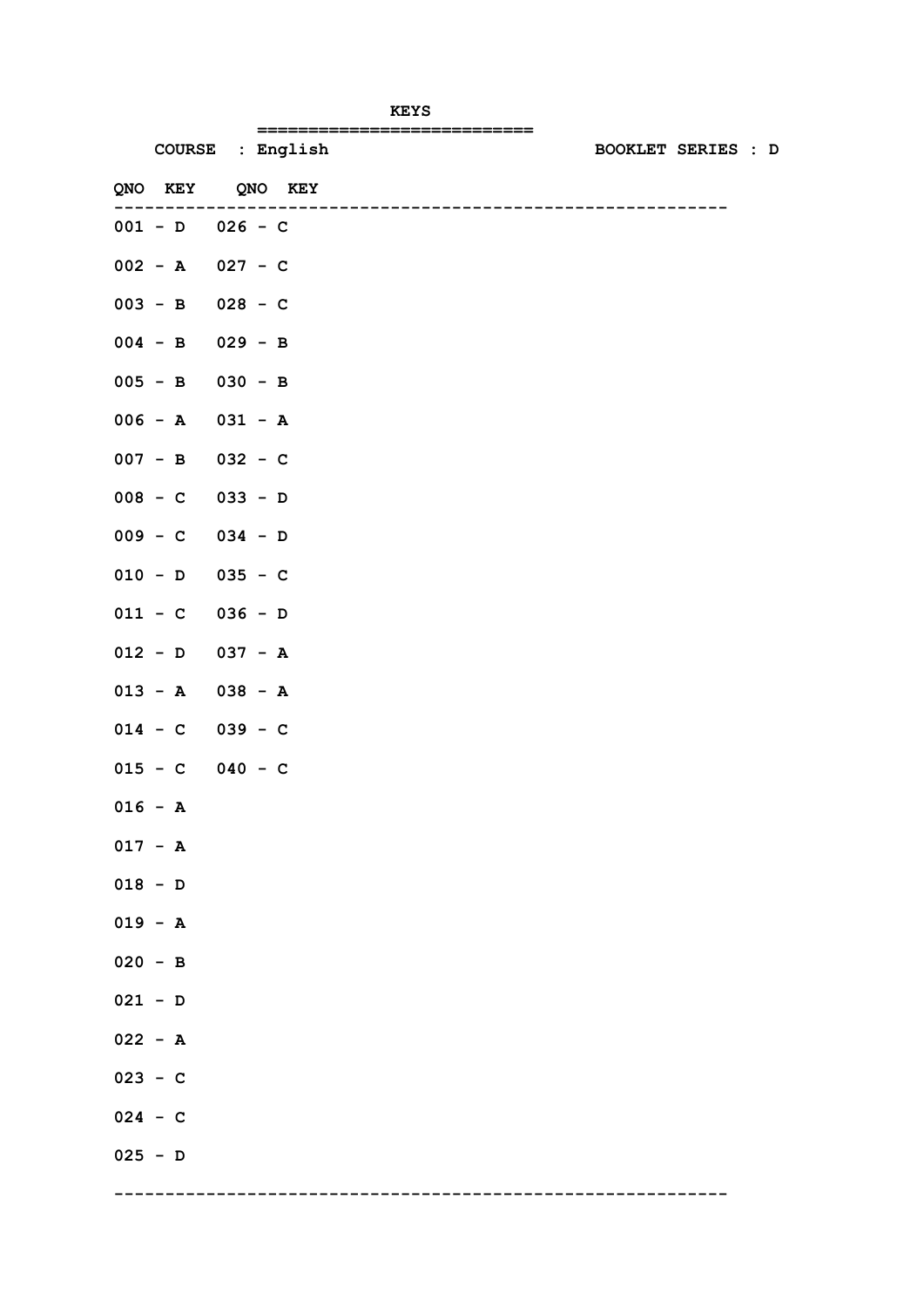|                     | ===========================<br>COURSE : Home Science | <b>BOOKLET SERIES : A</b> |
|---------------------|------------------------------------------------------|---------------------------|
| QNO KEY QNO KEY     |                                                      |                           |
| $001 - B$ 026 - D   | . _ _ _ _ _ _ _ _ _ _ _ _ _ _                        |                           |
| $002 - C$ 027 - B   |                                                      |                           |
| $003 - D$ 028 - B   |                                                      |                           |
| $004 - C$ 029 - C   |                                                      |                           |
| $005 - C$ 030 - C   |                                                      |                           |
| $006 - C$ $031 - B$ |                                                      |                           |
| $007 - D$ 032 - C   |                                                      |                           |
| $008 - C$ 033 - A   |                                                      |                           |
| $009 - A$ 034 - B   |                                                      |                           |
| $010 - A$ 035 - C   |                                                      |                           |
| $011 - C$ 036 - D   |                                                      |                           |
| $012 - C$ 037 - C   |                                                      |                           |
| $013 - D$ 038 - C   |                                                      |                           |
| $014 - B$ 039 - B   |                                                      |                           |
| $015 - C$ 040 - A   |                                                      |                           |
| $016 - A$           |                                                      |                           |
| $017 - B$           |                                                      |                           |
| $018 - C$           |                                                      |                           |
| $019 - D$           |                                                      |                           |
| $020 - D$           |                                                      |                           |
| $021 - A$           |                                                      |                           |
| $022 - D$           |                                                      |                           |
| $023 - A$           |                                                      |                           |
| $024 - B$           |                                                      |                           |
| $025 - D$           |                                                      |                           |
|                     |                                                      |                           |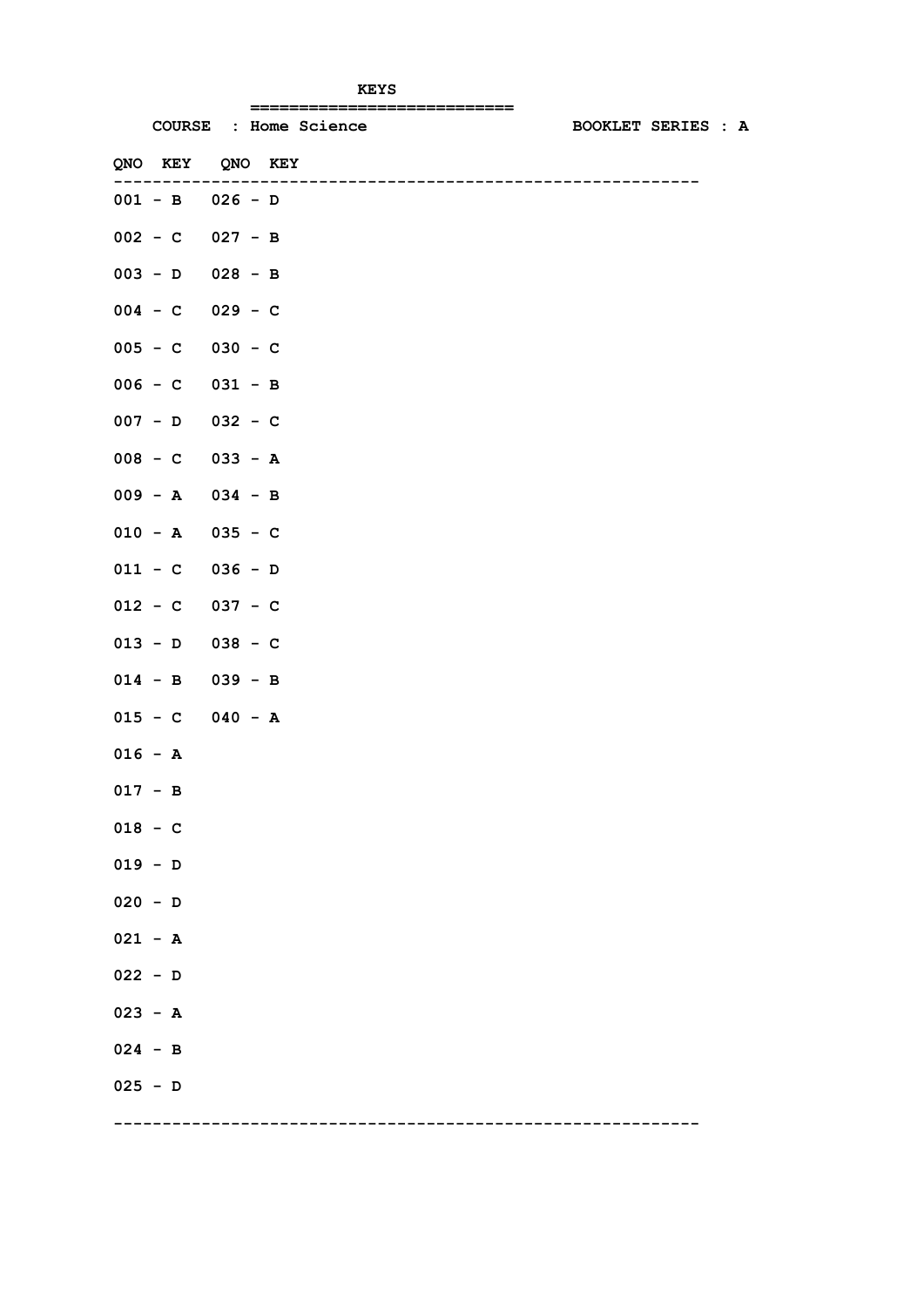|                     |  | :=========================== |                           |
|---------------------|--|------------------------------|---------------------------|
|                     |  | COURSE : Home Science        | <b>BOOKLET SERIES : B</b> |
| QNO KEY QNO KEY     |  |                              |                           |
| $001 - D$ 026 - D   |  |                              |                           |
| $002 - C$ 027 - A   |  |                              |                           |
| $003 - A$ 028 - B   |  |                              |                           |
| $004 - A$ 029 - D   |  |                              |                           |
| $005 - C$ 030 - D   |  |                              |                           |
| $006 - C$ $031 - C$ |  |                              |                           |
| $007 - D$ 032 - C   |  |                              |                           |
| $008 - B$ 033 - B   |  |                              |                           |
| $009 - C$ 034 - A   |  |                              |                           |
| $010 - A$ 035 - B   |  |                              |                           |
| $011 - B$ 036 - C   |  |                              |                           |
| $012 - B$ 037 - D   |  |                              |                           |
| $013 - C$ 038 - C   |  |                              |                           |
| $014 - C$ 039 - C   |  |                              |                           |
| $015 - B$ 040 - C   |  |                              |                           |
| $016 - C$           |  |                              |                           |
| $017 - A$           |  |                              |                           |
| $018 - B$           |  |                              |                           |
| $019 - C$           |  |                              |                           |
| $020 - D$           |  |                              |                           |
| $021 - B$           |  |                              |                           |
| $022 - C$           |  |                              |                           |
| $023 - D$           |  |                              |                           |
| $024 - D$           |  |                              |                           |
| $025 - A$           |  |                              |                           |
|                     |  |                              |                           |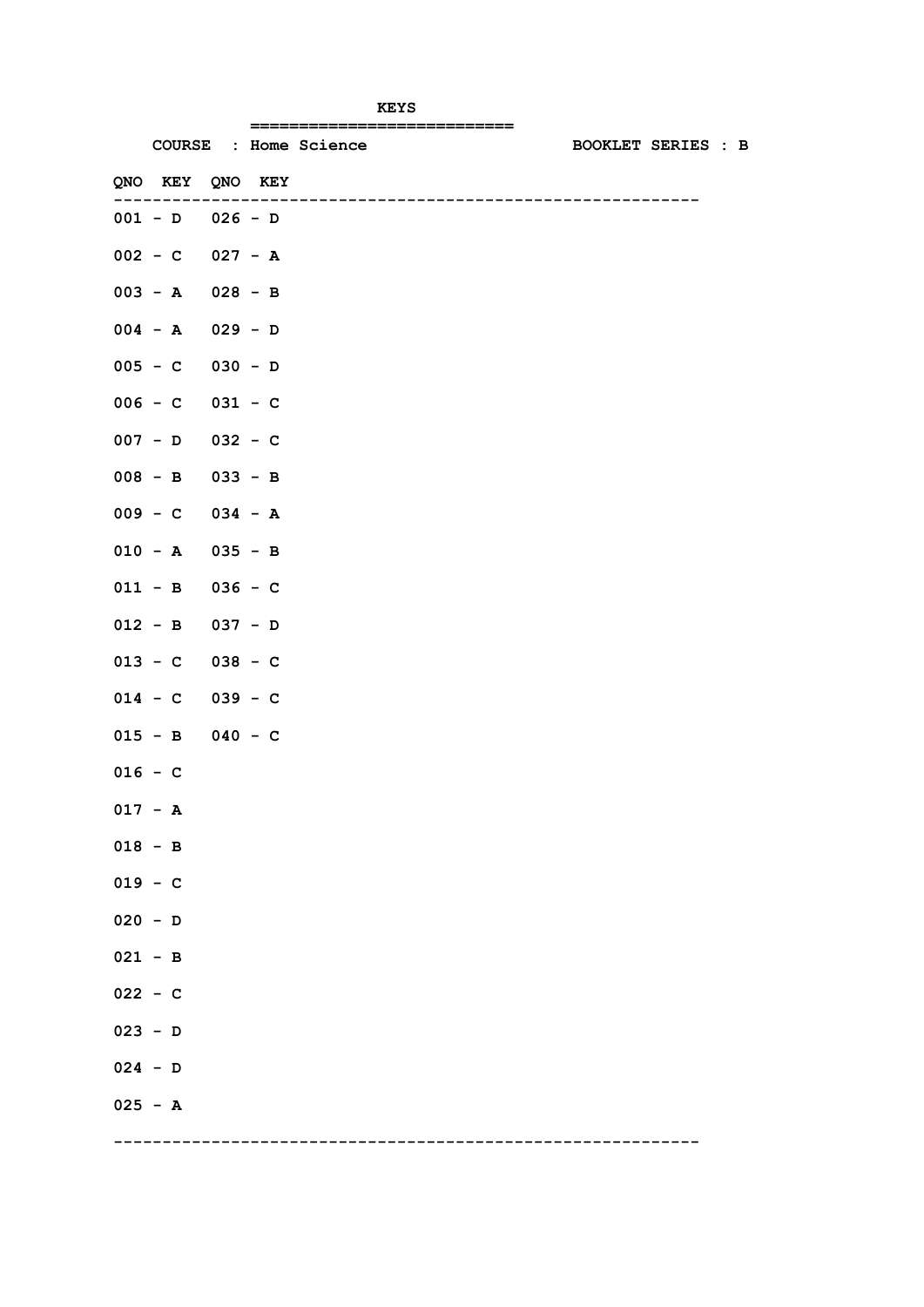|                   |           | :========================== |                           |
|-------------------|-----------|-----------------------------|---------------------------|
|                   |           | COURSE : Home Science       | <b>BOOKLET SERIES : C</b> |
| QNO KEY QNO KEY   |           |                             |                           |
| $001 - B$ 026 - C |           |                             |                           |
| $002 - C$ 027 - D |           |                             |                           |
| $003 - D$ 028 - C |           |                             |                           |
| $004 - D$ 029 - C |           |                             |                           |
| $005 - A$         | $030 - C$ |                             |                           |
| $006 - D$ 031 - B |           |                             |                           |
| $007 - A$ 032 - B |           |                             |                           |
| $008 - B$ 033 - C |           |                             |                           |
| $009 - D$ 034 - C |           |                             |                           |
| $010 - D$ 035 - B |           |                             |                           |
| $011 - D$ 036 - C |           |                             |                           |
| $012 - C$ 037 - A |           |                             |                           |
| $013 - A$ 038 - B |           |                             |                           |
| $014 - A$ 039 - C |           |                             |                           |
| $015 - C$ 040 - D |           |                             |                           |
| $016 - C$         |           |                             |                           |
| $017 - D$         |           |                             |                           |
| $018 - B$         |           |                             |                           |
| $019 - C$         |           |                             |                           |
| $020 - A$         |           |                             |                           |
| $021 - C$         |           |                             |                           |
| $022 - C$         |           |                             |                           |
| $023 - B$         |           |                             |                           |
| $024 - A$         |           |                             |                           |
| $025 - B$         |           |                             |                           |
|                   |           |                             |                           |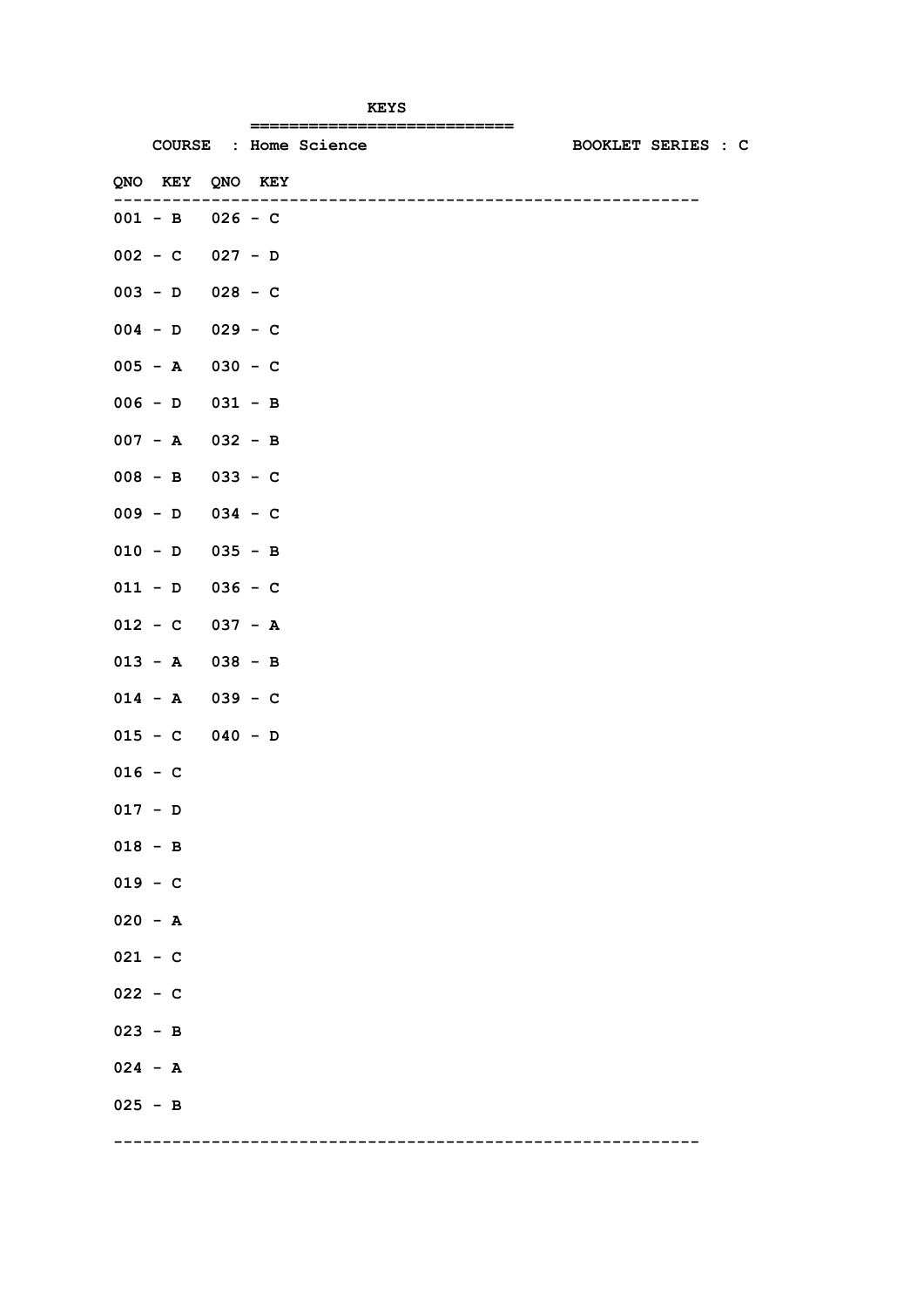|                     |  | ========================== |  |                           |  |
|---------------------|--|----------------------------|--|---------------------------|--|
|                     |  | COURSE : Home Science      |  | <b>BOOKLET SERIES : D</b> |  |
| QNO KEY QNO KEY     |  |                            |  |                           |  |
| $001 - B$ 026 - D   |  |                            |  |                           |  |
| $002 - B$ 027 - A   |  |                            |  |                           |  |
| $003 - C$ 028 - B   |  |                            |  |                           |  |
| $004 - C$ 029 - D   |  |                            |  |                           |  |
| $005 - B$ 030 - D   |  |                            |  |                           |  |
| $006 - C$ $031 - D$ |  |                            |  |                           |  |
| $007 - A$ 032 - C   |  |                            |  |                           |  |
| $008 - B$ 033 - A   |  |                            |  |                           |  |
| $009 - C$ 034 - A   |  |                            |  |                           |  |
| $010 - D$ 035 - C   |  |                            |  |                           |  |
| $011 - C$ 036 - C   |  |                            |  |                           |  |
| $012 - C$ 037 - D   |  |                            |  |                           |  |
| $013 - B$ 038 - B   |  |                            |  |                           |  |
| $014 - A$ 039 - C   |  |                            |  |                           |  |
| $015 - B$ 040 - A   |  |                            |  |                           |  |
| $016 - C$           |  |                            |  |                           |  |
| $017 - D$           |  |                            |  |                           |  |
| $018 - C$           |  |                            |  |                           |  |
| $019 - C$           |  |                            |  |                           |  |
| $020 - C$           |  |                            |  |                           |  |
| $021 - B$           |  |                            |  |                           |  |
| $022 - C$           |  |                            |  |                           |  |
| $023 - D$           |  |                            |  |                           |  |
| $024 - D$           |  |                            |  |                           |  |
| $025 - A$           |  |                            |  |                           |  |
|                     |  |                            |  |                           |  |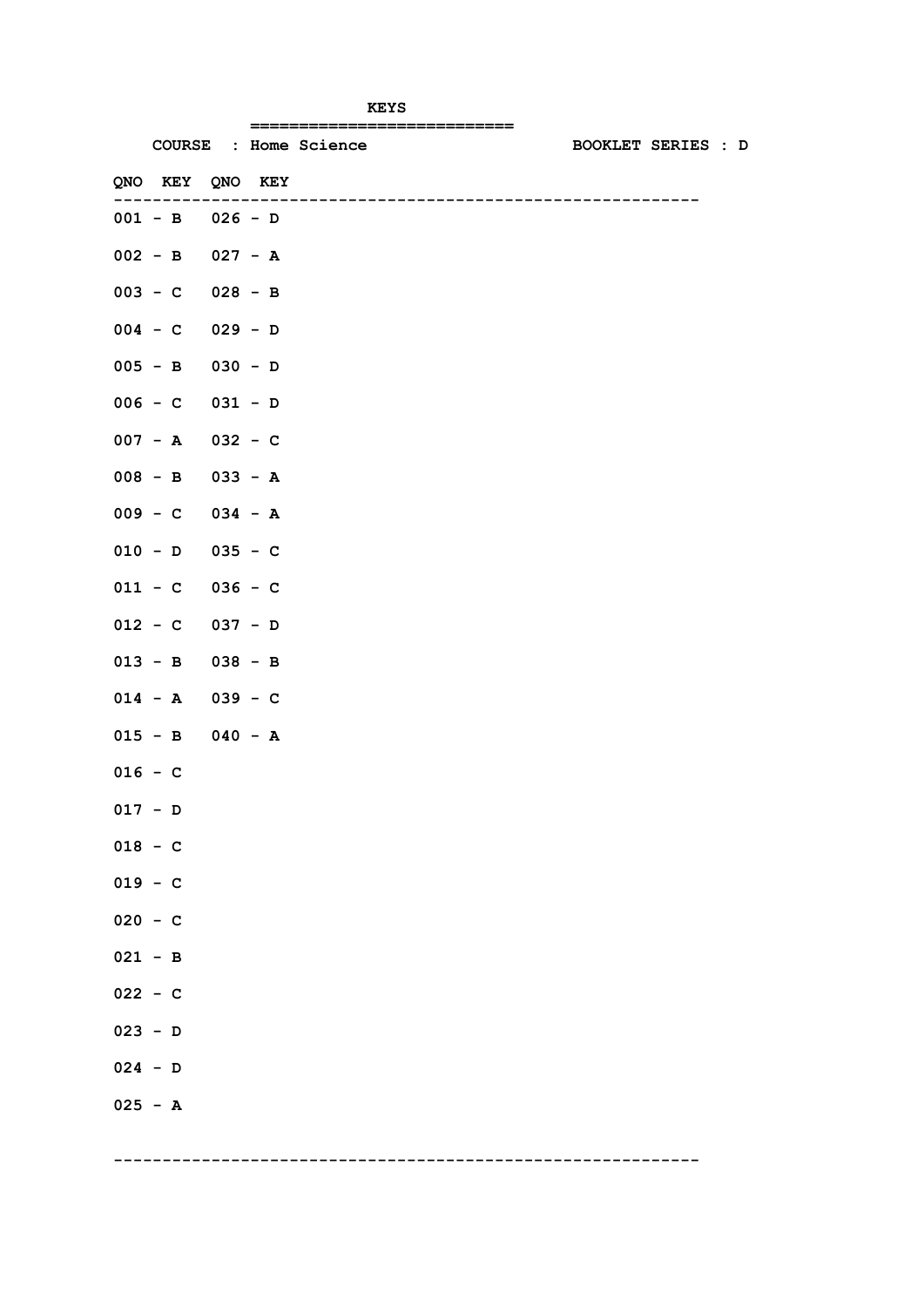|                     | COURSE : Social Work | ============================== | <b>BOOKLET SERIES : A</b> |
|---------------------|----------------------|--------------------------------|---------------------------|
| QNO KEY QNO KEY     |                      |                                |                           |
|                     |                      |                                |                           |
| $001 - B$ 026 - C   |                      |                                |                           |
| $002 - C$ 027 - D   |                      |                                |                           |
| $003 - A$ $028 - A$ |                      |                                |                           |
| $004 - A$ 029 - B   |                      |                                |                           |
| $005 - B$ 030 - A   |                      |                                |                           |
| $006 - B$ 031 - B   |                      |                                |                           |
| $007 - B$ 032 - C   |                      |                                |                           |
| $008 - C$ 033 - C   |                      |                                |                           |
| $009 - B$ 034 - B   |                      |                                |                           |
| $010 - A$ 035 - B   |                      |                                |                           |
| $011 - C$ 036 - C   |                      |                                |                           |
| $012 - B$ 037 - B   |                      |                                |                           |
| $013 - C$ 038 - C   |                      |                                |                           |
| $014 - A$ 039 - D   |                      |                                |                           |
| $015 - A$ 040 - A   |                      |                                |                           |
| $016 - B$           |                      |                                |                           |
| $017 - D$           |                      |                                |                           |
| $018 - B$           |                      |                                |                           |
| $019 - B$           |                      |                                |                           |
| $020 - B$           |                      |                                |                           |
| $021 - C$           |                      |                                |                           |
| $022 - B$           |                      |                                |                           |
| $023 - D$           |                      |                                |                           |
| $024 - B$           |                      |                                |                           |
| $025 - C$           |                      |                                |                           |
|                     |                      |                                |                           |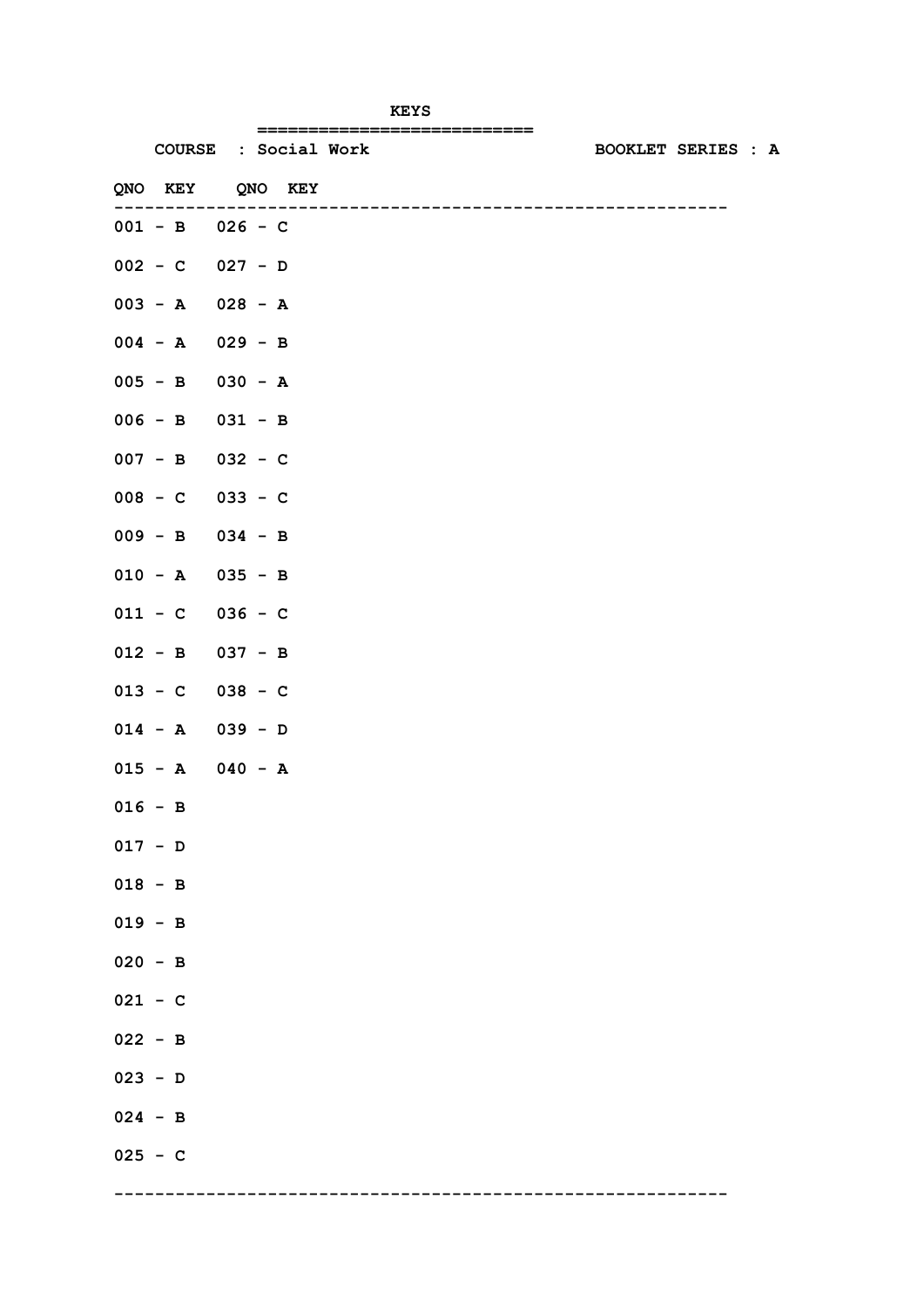|                   |                      | ============================== |                           |  |
|-------------------|----------------------|--------------------------------|---------------------------|--|
|                   | COURSE : Social Work |                                | <b>BOOKLET SERIES : B</b> |  |
| QNO KEY QNO KEY   |                      |                                |                           |  |
| $001 - B$ 026 - B |                      |                                |                           |  |
| $002 - C$ 027 - D |                      |                                |                           |  |
| $003 - B$ 028 - B |                      |                                |                           |  |
| $004 - A$ 029 - C |                      |                                |                           |  |
| $005 - C$ 030 - C |                      |                                |                           |  |
| $006 - B$ 031 - B |                      |                                |                           |  |
| $007 - C$ 032 - C |                      |                                |                           |  |
| $008 - A$ 033 - D |                      |                                |                           |  |
| $009 - A$ 034 - A |                      |                                |                           |  |
| $010 - B$ 035 - B |                      |                                |                           |  |
| $011 - D$ 036 - C |                      |                                |                           |  |
| $012 - A$ 037 - A |                      |                                |                           |  |
| $013 - B$ 038 - A |                      |                                |                           |  |
| $014 - A$ 039 - B |                      |                                |                           |  |
| $015 - B$ 040 - B |                      |                                |                           |  |
| $016 - C$         |                      |                                |                           |  |
| $017 - C$         |                      |                                |                           |  |
| $018 - B$         |                      |                                |                           |  |
| $019 - B$         |                      |                                |                           |  |
| $020 - C$         |                      |                                |                           |  |
| $021 - D$         |                      |                                |                           |  |
| $022 - B$         |                      |                                |                           |  |
| $023 - B$         |                      |                                |                           |  |
| $024 - B$         |                      |                                |                           |  |
| $025 - C$         |                      |                                |                           |  |
|                   |                      |                                |                           |  |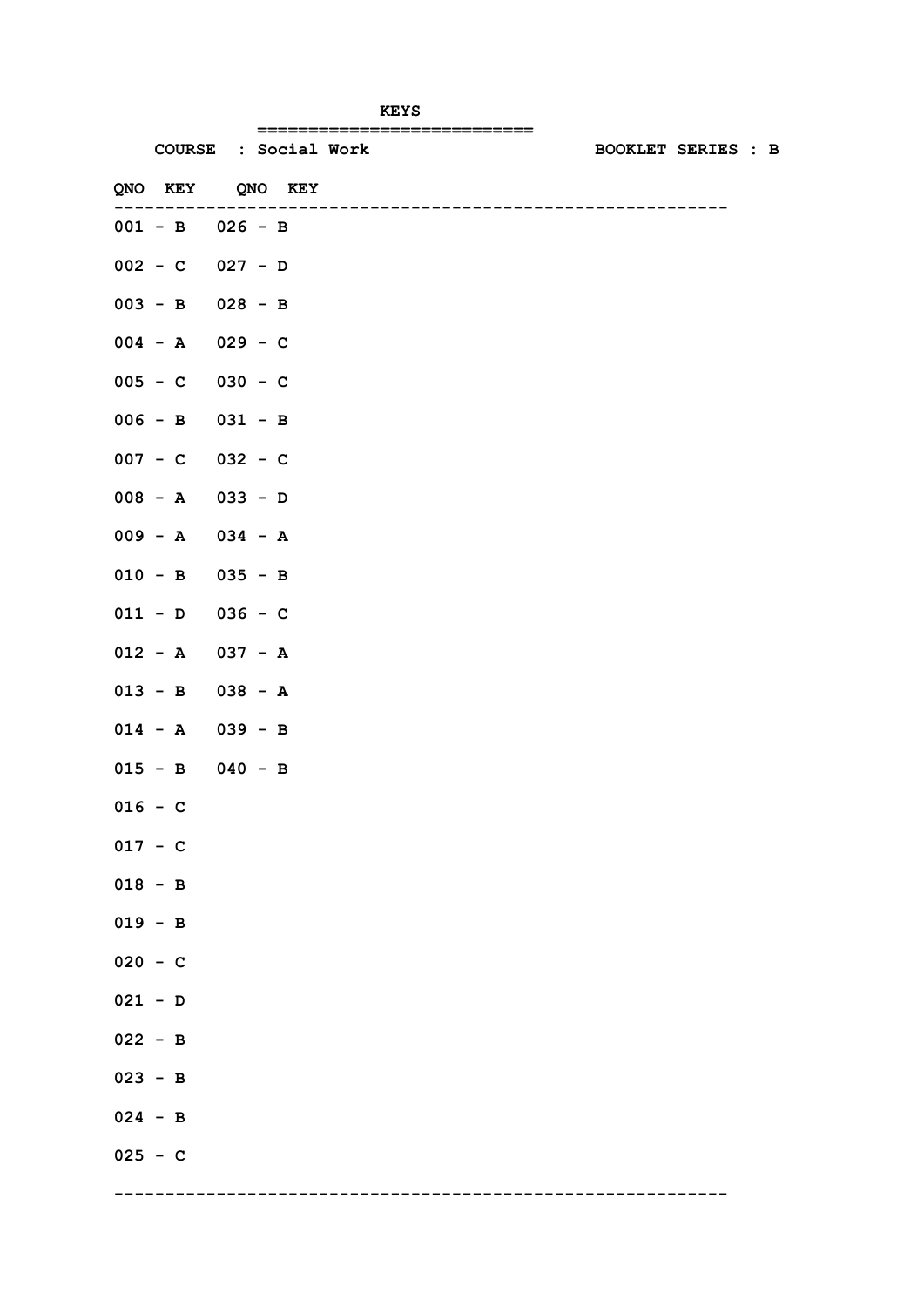|                     | COURSE : Social Work | ============================== | <b>BOOKLET SERIES : C</b> |
|---------------------|----------------------|--------------------------------|---------------------------|
| QNO KEY QNO KEY     |                      |                                |                           |
|                     |                      |                                |                           |
| $001 - D$ $026 - C$ |                      |                                |                           |
| $002 - B$ 027 - A   |                      |                                |                           |
| $003 - B$ 028 - A   |                      |                                |                           |
| $004 - B$ 029 - B   |                      |                                |                           |
| $005 - C$ 030 - B   |                      |                                |                           |
| $006 - B$ 031 - D   |                      |                                |                           |
| $007 - D$ 032 - A   |                      |                                |                           |
| $008 - B$ 033 - B   |                      |                                |                           |
| $009 - C$ 034 - A   |                      |                                |                           |
| $010 - C$ 035 - B   |                      |                                |                           |
| $011 - B$ 036 - C   |                      |                                |                           |
| $012 - C$ 037 - C   |                      |                                |                           |
| $013 - B$ 038 - B   |                      |                                |                           |
| $014 - A$ 039 - B   |                      |                                |                           |
| $015 - C$ 040 - C   |                      |                                |                           |
| $016 - B$           |                      |                                |                           |
| $017 - C$           |                      |                                |                           |
| $018 - A$           |                      |                                |                           |
| $019 - A$           |                      |                                |                           |
| $020 - B$           |                      |                                |                           |
| $021 - B$           |                      |                                |                           |
| $022 - C$           |                      |                                |                           |
| $023 - D$           |                      |                                |                           |
| $024 - A$           |                      |                                |                           |
| $025 - B$           |                      |                                |                           |
|                     |                      |                                |                           |